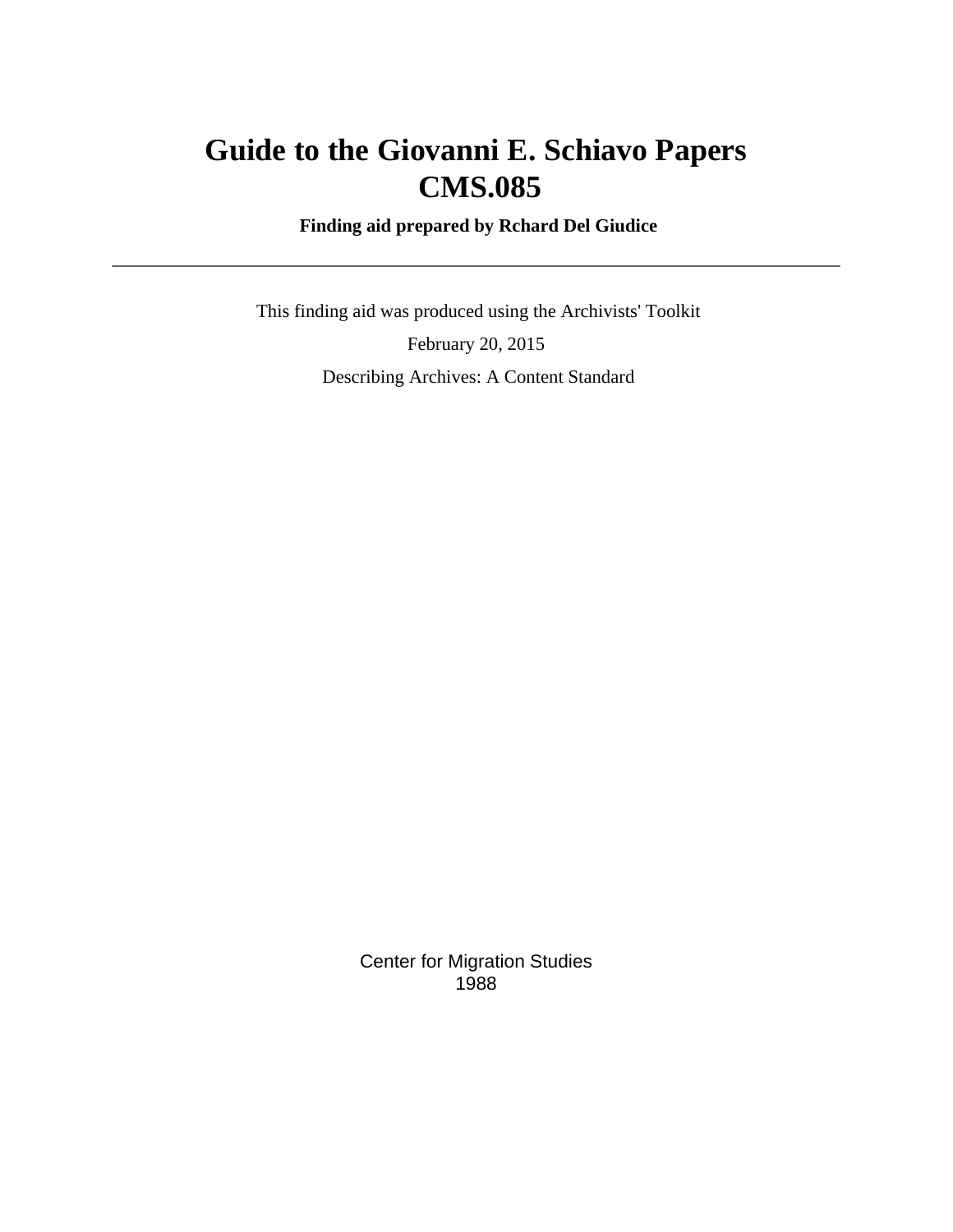# **Table of Contents**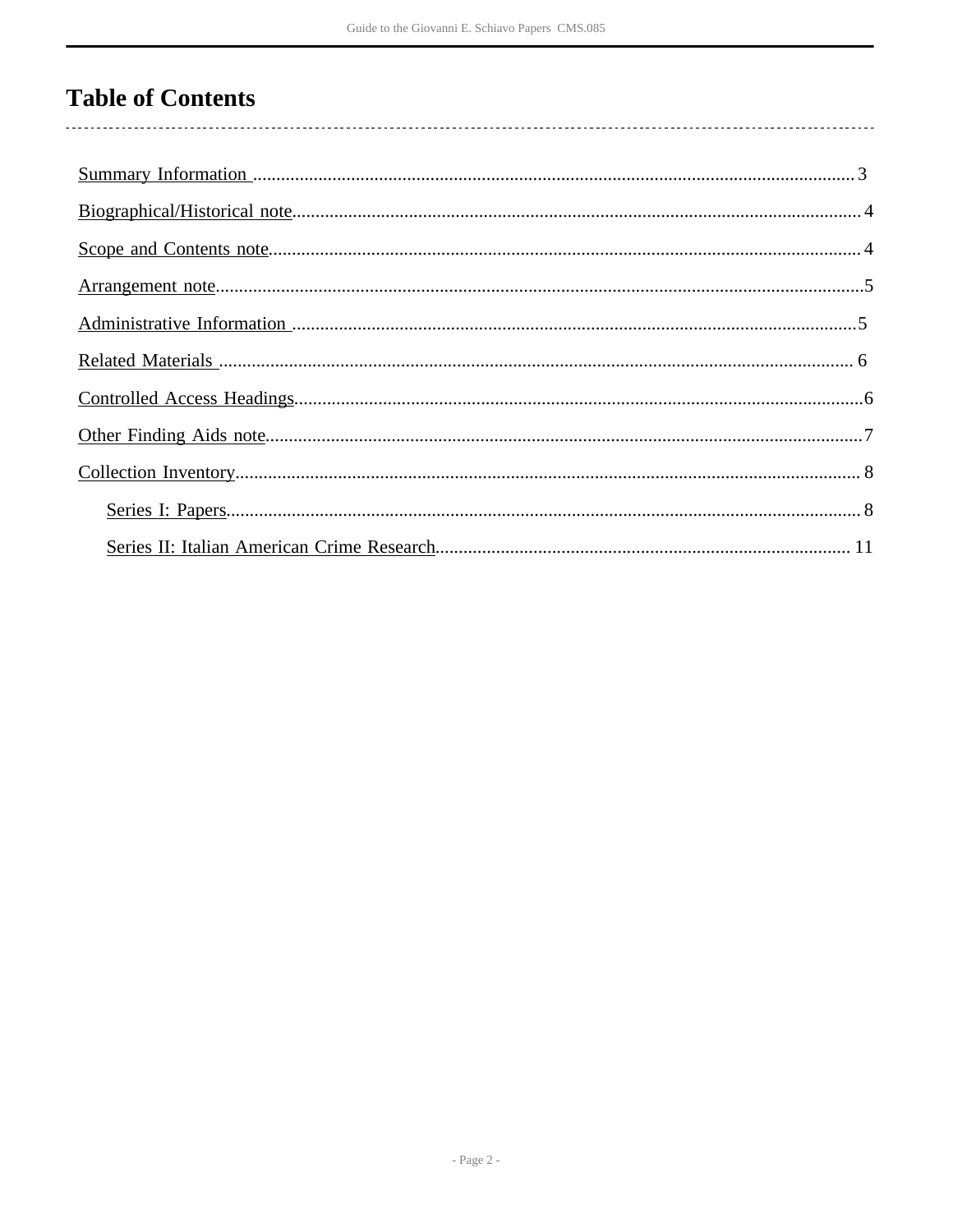# <span id="page-2-0"></span>**Summary Information**

 $\overline{a}$ 

| <b>Repository</b>                                                       | <b>Center for Migration Studies</b>                                                                                                                                                                                                                                                                                                                                                                                                                                                                                                                   |  |
|-------------------------------------------------------------------------|-------------------------------------------------------------------------------------------------------------------------------------------------------------------------------------------------------------------------------------------------------------------------------------------------------------------------------------------------------------------------------------------------------------------------------------------------------------------------------------------------------------------------------------------------------|--|
| <b>Creator</b>                                                          | Schiavo, Giovanni Ermenegildo, 1898-1982                                                                                                                                                                                                                                                                                                                                                                                                                                                                                                              |  |
| <b>Title</b>                                                            | Giovanni E. Schiavo Papers                                                                                                                                                                                                                                                                                                                                                                                                                                                                                                                            |  |
| Date [bulk]                                                             | Bulk, 1924-1982                                                                                                                                                                                                                                                                                                                                                                                                                                                                                                                                       |  |
| Date [inclusive]                                                        | 1874-1983                                                                                                                                                                                                                                                                                                                                                                                                                                                                                                                                             |  |
| <b>Extent</b>                                                           | 37.0 Linear feet in 81 boxes.                                                                                                                                                                                                                                                                                                                                                                                                                                                                                                                         |  |
| Language                                                                | English                                                                                                                                                                                                                                                                                                                                                                                                                                                                                                                                               |  |
| <b>Language of Materials note Materials are in English and Italian.</b> |                                                                                                                                                                                                                                                                                                                                                                                                                                                                                                                                                       |  |
| <b>Abstract</b>                                                         | Giovanni Ermenegildo Schiavo (1898-1983) was an Italian American<br>writer and researcher. Schiavo mostly focused his studies on Italian<br>American organized crime and the mafia. The collection contains articles,<br>index cards, notes, photographs, correspondence, clippings, books,<br>government reports, and other ephemera related to his research on<br>influential Italian Americans and Italian American history, dating from the<br>late 1800s up until his death in 1983. The collection also covers his body<br>of work as a writer. |  |

### **Preferred Citation note**

Center for Migration Studies of New York; Giovanni E. Schiavo Papers (CMS 085); Box; Folder.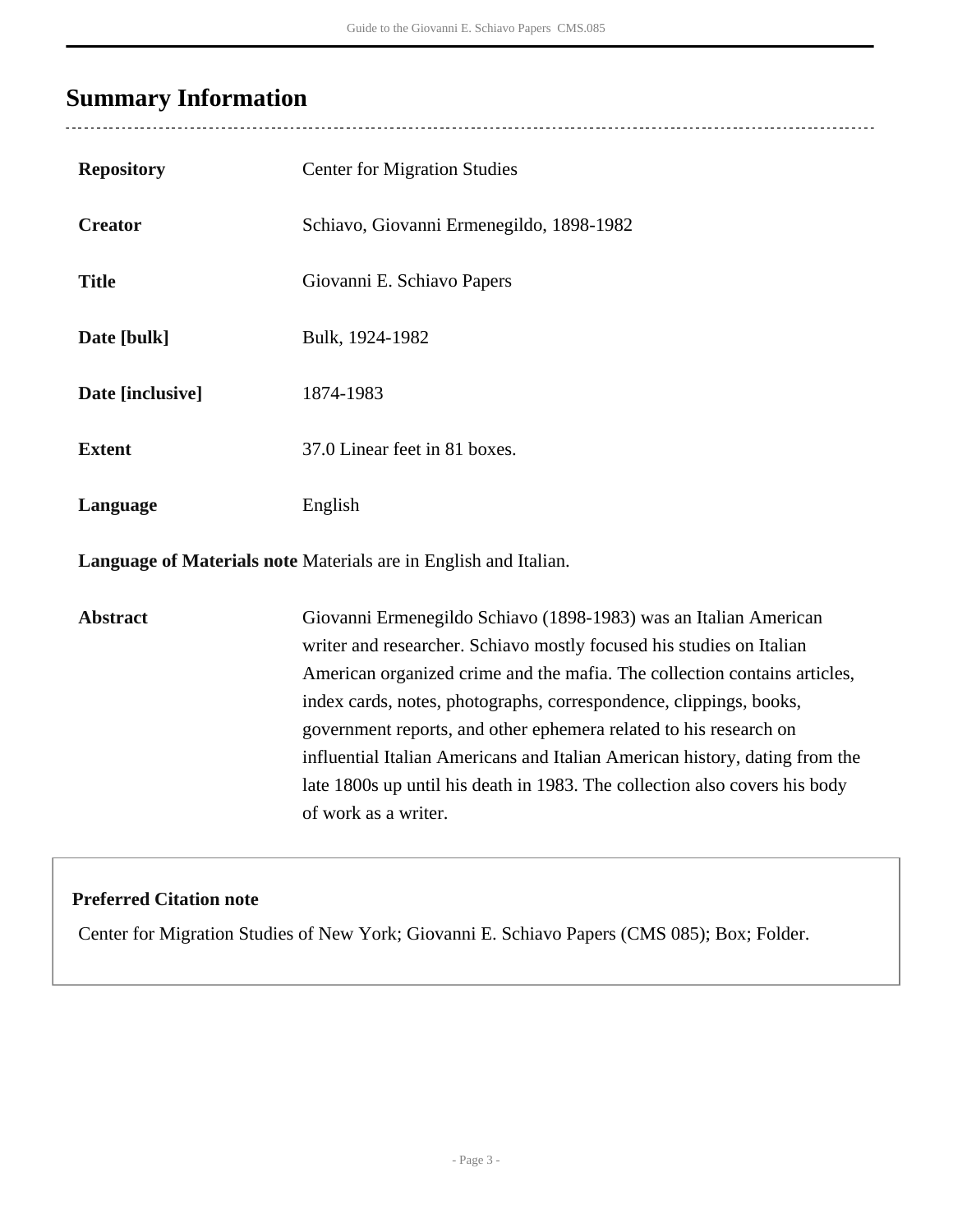# <span id="page-3-0"></span>**Biographical/Historical note**

Giovanni Ermenegildo Schiavo was born in Castellamare Del Golfo, Trapani, Italy, May 28, 1898. In 1915 Giuseppina Schiavo decided to join her husband Salvatore, who was living in Baltimore, Maryland. Together with her son Giovanni and her daughter Domenica, they left Palermo and arrived at Baltimore on January 6, 1916. Another son Gaspare, had to remain in Italy to serve in the military during the First World War. After the war he also came to the United States.

Schiavo was educated at Regio Liceo Vittorio Emanuele, Palermo; Johns Hopkins, New York and Columbia Universities. In 1932 he completed his studies for the degree in International Relations and Law, Columbia University. In the same year he married Anne Mahon and they had two daughters: Giovanna and Eleanor Schiavo.

He served as a contributor to *Encyclopedia Britannica*, on the editorial staff of the the *Baltimore Sun* and the *New York Herald Tribune*, and as editor of *Atlantic Magazine*. Schiavo, however, is best known for his inchoation and pioneer research studies related to the early history of Italian Americans.

With the founding of the Vigo Press (named after Francis Joseph Vigo, who explored the Northwest Territory) in New York City in 1934, Schiavo published the *Italians in America Before the Civil War*. Other titles include *Italians In Chicago*; *Italian American History* (two volumes); *What Crime Statistics Show About the Italians*; *The Scientific Achievements of Leonardo Da Vinci*, presented by the New York Museum of Science and Industry; *Four Centuries of Italian American History*; *Phillip Mazzei, One of America's Founding Fathers*; *Antonio Meucci, Inventor of the Telephone*; *The Truth About the Mafia and Organized Crime in America*; and *The Italian American Who's Who*, published annually from 1935-1967. Published in 1965, *The Truth About the Mafia and Organized Crime in America*, Schiavo demonstrated that crime was the domain of all ethnic groups. Moreover, during the last years of his life, he researched the mafia, but the book was never completed. Giovanni E. Schiavo died on March 4, 1983.

# <span id="page-3-1"></span>**Scope and Contents note**

This collection of Giovanni E. Schiavo papers, is not, by any means, representative of all his material; in fact, the bulk of his papers were sold to Tulane University, New Orleans, Louisiana. What is present here consists of some of the papers that remained and the material dealing with organized crime and crime in general. Schiavo had been thinking of writing a new definitive edition of an earlier work on the mafia. Moreover, gleaning his papers on crime, two important points emerge: he argues that prejudice rather than facts support the American notion of mafia; mafia is an attitude and that is associated with some of the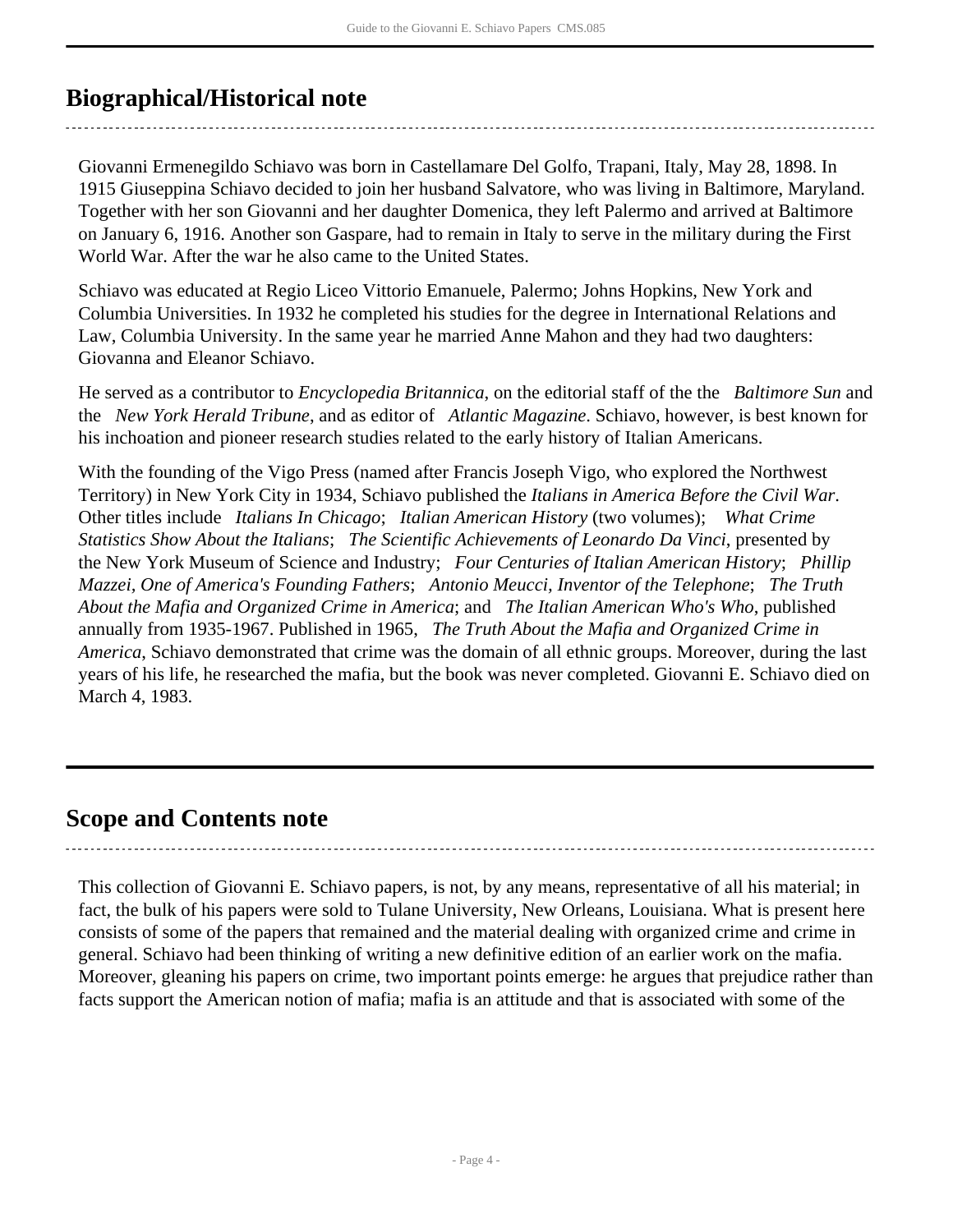characteristics of familiarism in Sicilian culture. Schiavo's principal interest throughout his lifetime was the welfare of the Italian people in the United States, and this is reflected in all his papers.

### <span id="page-4-0"></span>**Arrangement note**

This collection is broken down into two series:

Series I: Papers Subseries A: Biographical Materials Subseries B: Materials Written by and on Schiavo Subseries C: Correspondence Subseries D: Phillip Mazzei Subseries E: Antonio Meucci Subseries F: Other Subjects Subseries G: Index Cards Subseries H: Magazines Series II: Italian American Crime Research Subseries A: Correspondence Subseries B: Writings by Schiavo Subseries C: Giuseppe Pezzolini and Luigi Barzini Subseries D: Articles Subseries E: Index Cards Subseries F: Notes Subseries G: Materials on Subjects Subseries H: Materials Pertaining to Persons involved with Crime Subseries I: Clippings Subseries J: Books and Government Reports

## <span id="page-4-1"></span>**Administrative Information**

### **Publication Information**

Center for Migration Studies 1988

### **Revision Description**

Edited for DACS compliance by Nicole Greenhouse February 2015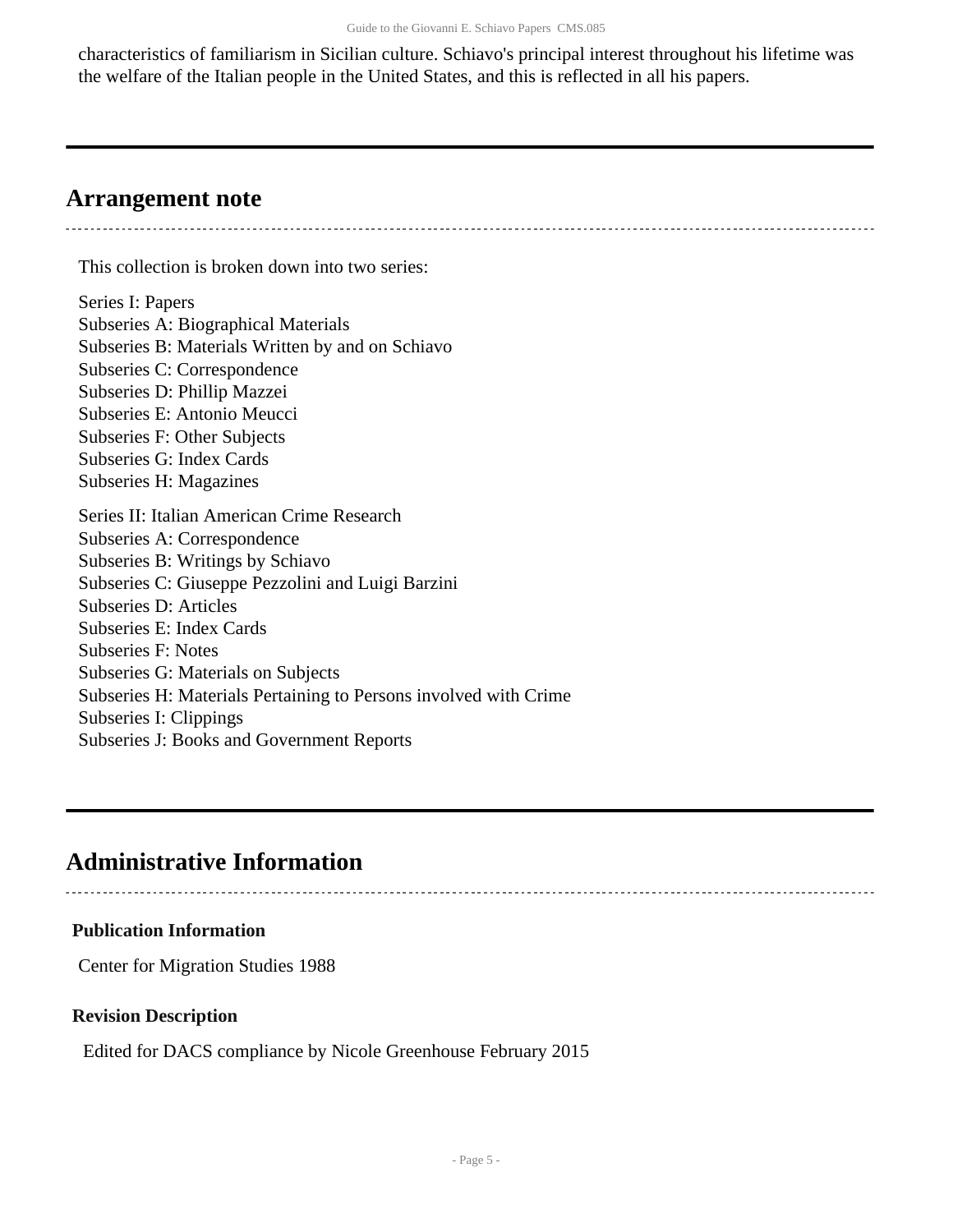### **Conditions Governing Access note**

Open to researchers by appointment.

### **Conditions Governing Use note**

Copyright is owned by the Center for Migration Studies. Permission to publish materials must be requested before use.

### **Immediate Source of Acquisition note**

Donated by the Schiavo Family.

### <span id="page-5-0"></span>**Related Materials**

### **Related Archival Materials note**

S. Eugene Scalia Collection (CMS 082)

Giovanni Schiavo Collection, The Italian American Cultural Center Research Library, East Bank Regional Library, 4747 W. Napoleon Avenue, Metairie, Louisiana 70001

### <span id="page-5-1"></span>**Controlled Access Headings**

**Personal Name(s)**

• Prezzolini, Giuseppe, 1882-1982

**Subject(s)**

- Italian Americans | v Newspapers.
- Italian Americans |x History.
- Italian Americans |x Intellectual life |y 20th century.
- Mafia |x History |y 20th century.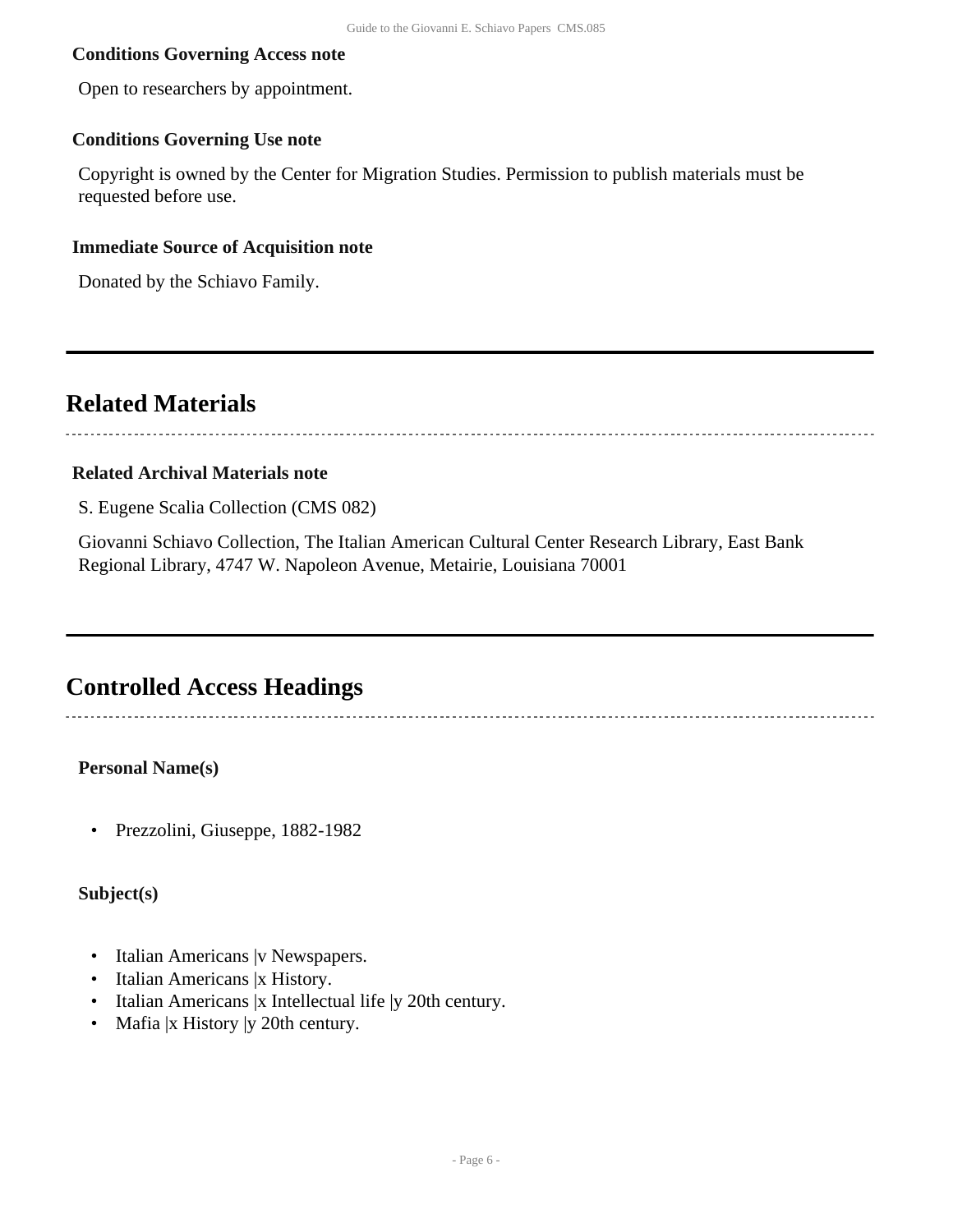# <span id="page-6-0"></span>**Other Finding Aids note**

 $\mathbb{R}^2$ 

The original inventory is available in print upon request.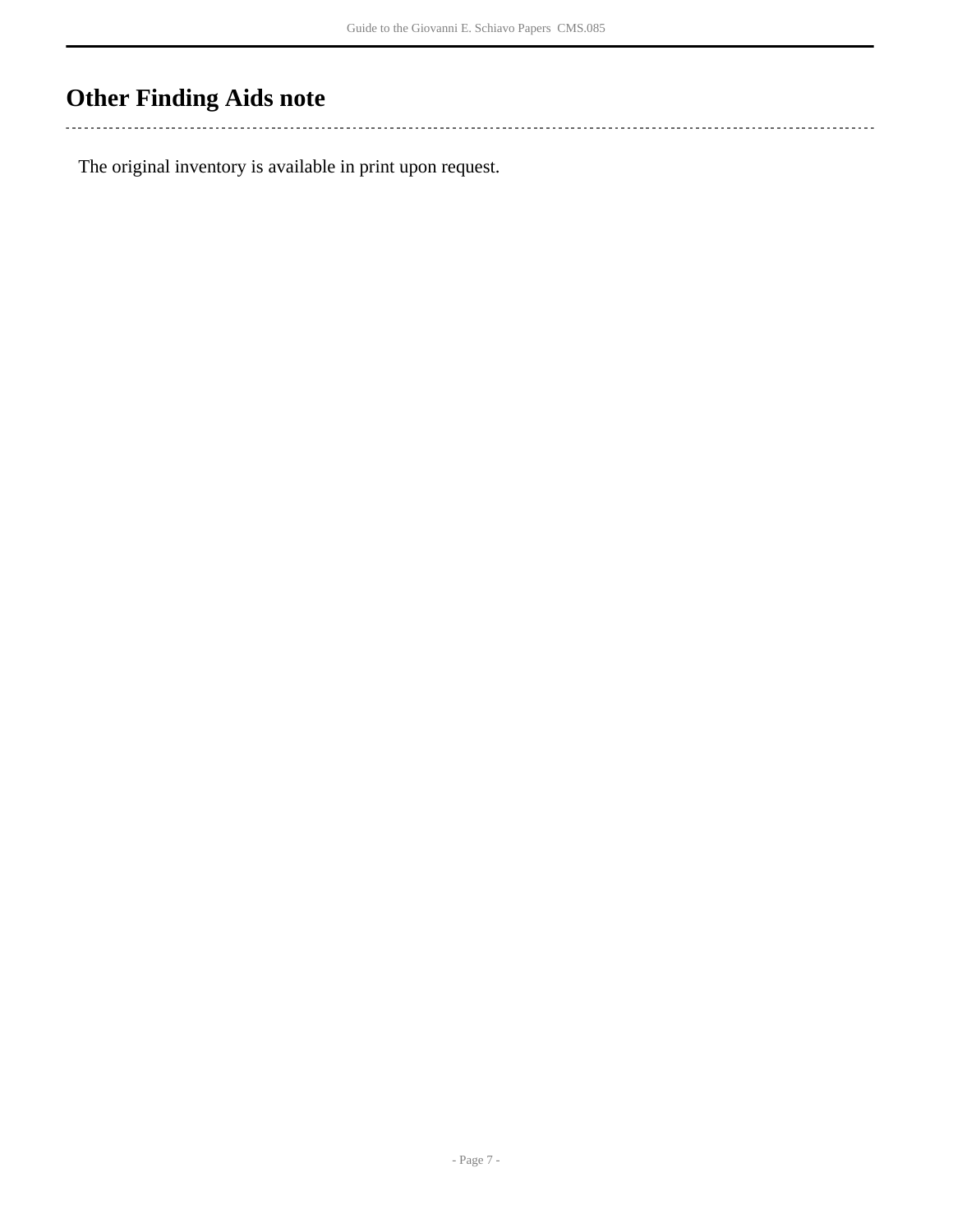# <span id="page-7-0"></span>**Collection Inventory**

### <span id="page-7-1"></span>**Series I: Papers 1918-1982**

| <b>Subseries A: Biographical Materials 1918, 1928</b>                                                                                                                                           | <b>Box</b><br>$\mathbf{1}$ |
|-------------------------------------------------------------------------------------------------------------------------------------------------------------------------------------------------|----------------------------|
| <b>Scope and Contents note</b>                                                                                                                                                                  |                            |
| This small series contains a photo of Schiavo, a document concerning his service in<br>the U.S. Army during World War II and several articles including one from Italian<br>American Who's Who. |                            |
| Subseries B: Material Written by and on Schiavo 1920-1980                                                                                                                                       | <b>Box</b><br>$1 - 3$      |
| <b>Scope and Contents note</b>                                                                                                                                                                  |                            |
| There is a sizeable body of material here, including 2 copies of a typewritten                                                                                                                  |                            |
| compilation (233 pages) of classical musical compositions and their composers, writings                                                                                                         |                            |
| on international, Italian, and U.S. law, mostly relative to immigration, treaties, etc., and                                                                                                    |                            |
| material on Italian scientists, their discoveries and inventions. Included are articles on                                                                                                      |                            |
| Italian explorers and missionaries, brought to light as the result of Schiavo's pioneer                                                                                                         |                            |
| research work; articles written for the Baltimore Sun regarding the role of Italy in the                                                                                                        |                            |
| First World War, and the draft of an unpublished article: "The Second Generation                                                                                                                |                            |
| Italians." There are articles, reviews and advertising material relative to his book: The                                                                                                       |                            |
| Italians Before the Civil War, articles regarding awards honoring Schiavo and his                                                                                                               |                            |
| writings, miscellaneous articles and clippings, and several issues of Atlantica, an Italian<br>monthly review with Schiavo as managing editor.                                                  |                            |
|                                                                                                                                                                                                 |                            |
| <b>Subseries C: Correspondence 1924-1982</b>                                                                                                                                                    | <b>Box</b>                 |

3-4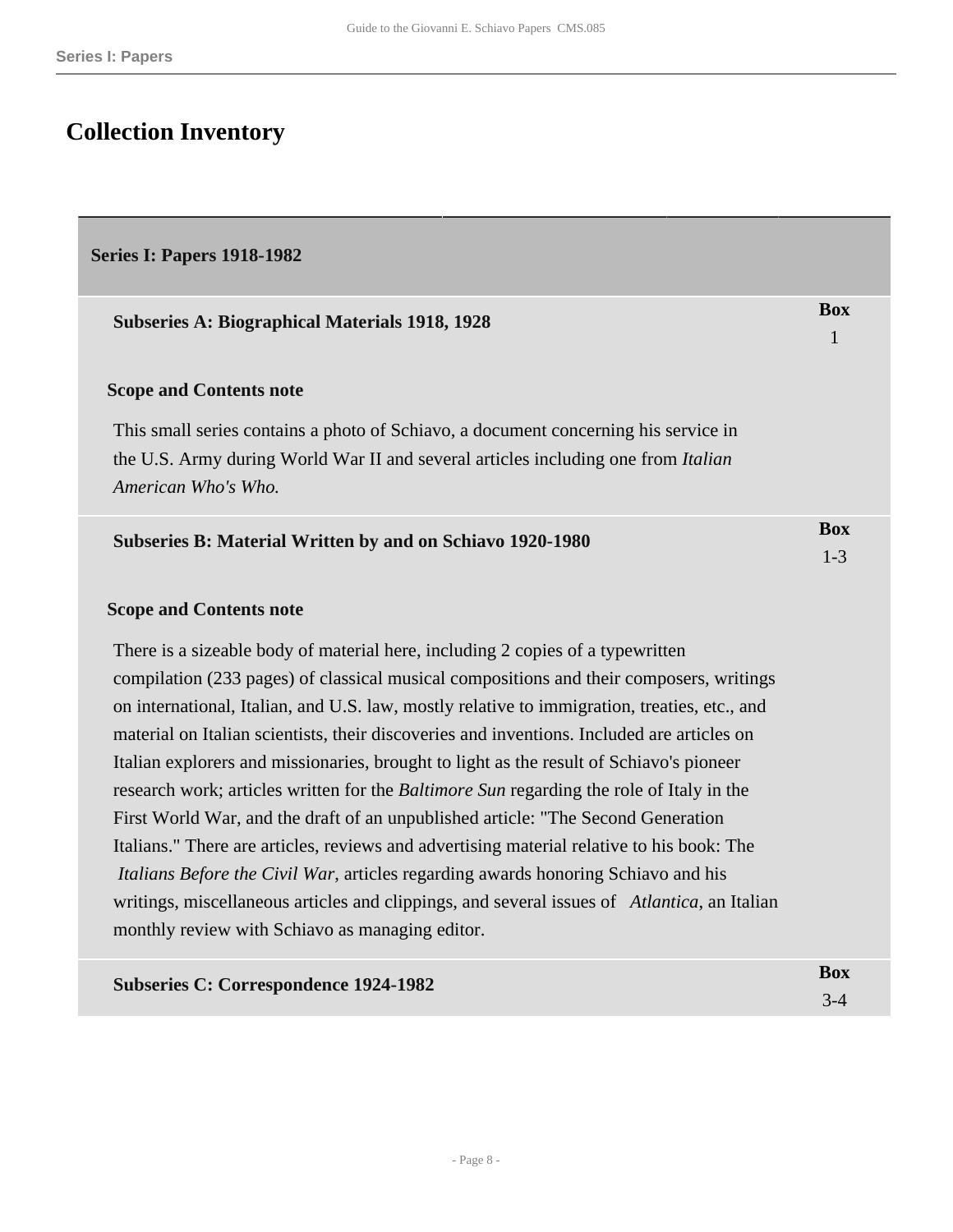### **Scope and Contents note**

Schiavo's correspondence is varied, ranging from letters to and from writers, to casual notes from friends. Some of it is in Italian and originates in the United States as well as in Italy. The correspondence is divided into General Correspondence from Italy and General Correspondence from the United States; moreover, where there is sufficient material to warrant a separate file, it has been arranged by the surname of the correspondent or a group, for example, there is a folder with letters from bishops and priests regarding his book: *The Italians and the Catholic Church*. Except in General Correspondence, incoming and outgoing letters of each correspondent are placed next to each other. The correspondence concerns with Schiavo's publications, Italian Americans, Sicily, Columbus, Meucci, and matters pertaining to the North and South of Italy. An item of interest is Schiavo's letter of February 24, 1977 to Dr. Salvatore La Gumina, of Nassau Community College, in which he states that all ethnic studies are a waste of time as far as the Italians are concerned; the Italians are heirs of a civilization, and that Italian organizations should have as their goal the education of the Italian people.

#### **Subseries D: Phillip Mazzei 1934-1982**

### **Scope and Contents note**

This series contains materials by Schiavo and Sister Margherita Marchione, professor of Italian at Farleigh Dickinson University, relative to Phillip Mazzei, whose friendship and writings influenced the thinking of the Founding Fathers, and who called for the independence of the United States from England. Included is Schiavo's book, *Phillp Mazzei: One of America's Founding Fathers*, and a partial copy of Sister Marchione's translation of Mazzei's *Jefferson's Zealous Whig*. There is Sister Marchione's Progress Report on Mazzei for the National Endowment for the Humanities, correspondence between Schiavo and Sister Marchione concerning the continuing research on Mazzei. Included are two articles, letters, reports and clippings regarding Mazzei and the issuance of the Mazzei's stamp in 1980, and materials of two conferences on Mazzei sponsored by the Italian American Foundation held in 1980.

## **Subseries E: Antonio Meucci 1920-1936 Box**

**Box** 4

4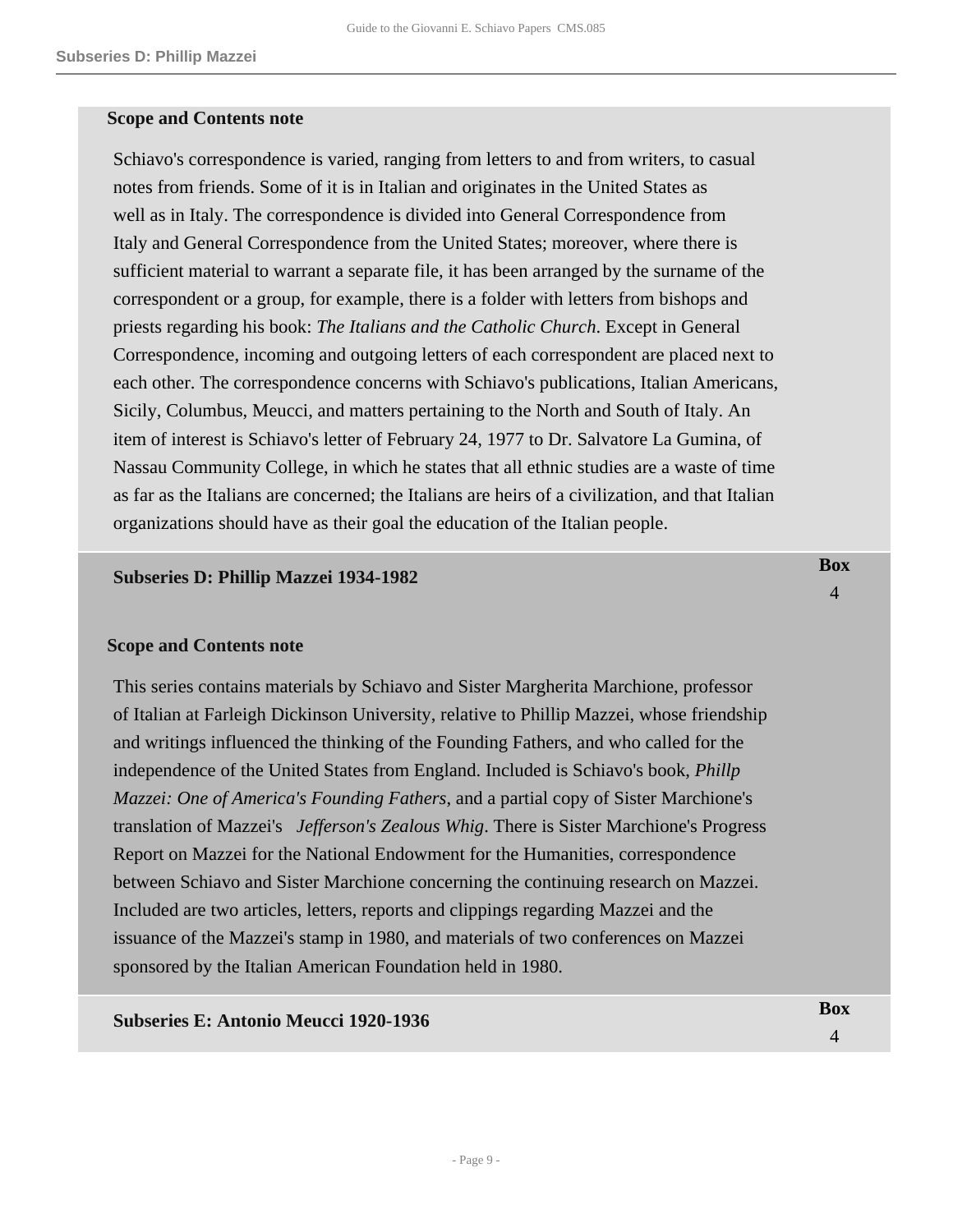### **Scope and Contents note**

This small file contains the Staten Island Italian Historical Society's pamphlet for the Meucci Commemoration held on April 15, 1920, at the Staten Island Academy, Staten Island, New York; and the program for another commemoration held on April 19, 1936. Included are clippings and articles relative Schiavo's publication on Meucci.

> **Box** 4-6

#### **Subseries F: Other Subjects 1931-1981**

### **Scope and Contents note**

This series contains files with copies of Italian American newspapers, including *Corriere Sicillano*, 1938, *L'Unione*, 1938, *Gazzeta Del Massachusetts*, 1946 and  *The Rubicon*, 1955; articles and clippings pertaining to Italian Americans and Italian American history; articles on Fascism, including a printing copper plate with the inscription: Ordine Figli D'ltalia, Stato Del Rhode Island, and a short paragraph in Italian extolling the virtues of Mussolini. There are seven photographs, mostly of Italian Americans, lists and clippings pertaining to Italian American mayors, Italians in politics and materials commemorating Americo Vespucci and Francesco Vigo. There are twenty-one articles and books, mostly dealing with the Italian as an immigrant, and his experience in the United States. Included are two files pertaining to the correspondence, notes and articles of Schiavo and Professor Francesco Cordasco of Montclair State College, New Jersey, and the Cordasco and Salvatore La Gumina bibliography, *Italians in the United States* (1972). Also included are Joseph Velikonja bibliography, *Italians in the United States* (1963), and other miscellaneous bibliographical material on Italian Americans. Finally, there are two articles in Italian, one concerning an Italian visiting the United States, the other dealing with Southern Italy; copies of articles from *Il Carroccio*, an Italian journal published in the beginning of this century; material pertaining to the culture and dialect of Sicily; miscellaneous notes, articles and reviews of books relative to American life, its history and culture, and sundry other items.

| <b>Subseries G: Index Cards 1980s</b> | Box      |
|---------------------------------------|----------|
|                                       | $7 - 13$ |

### **Scope and Contents note**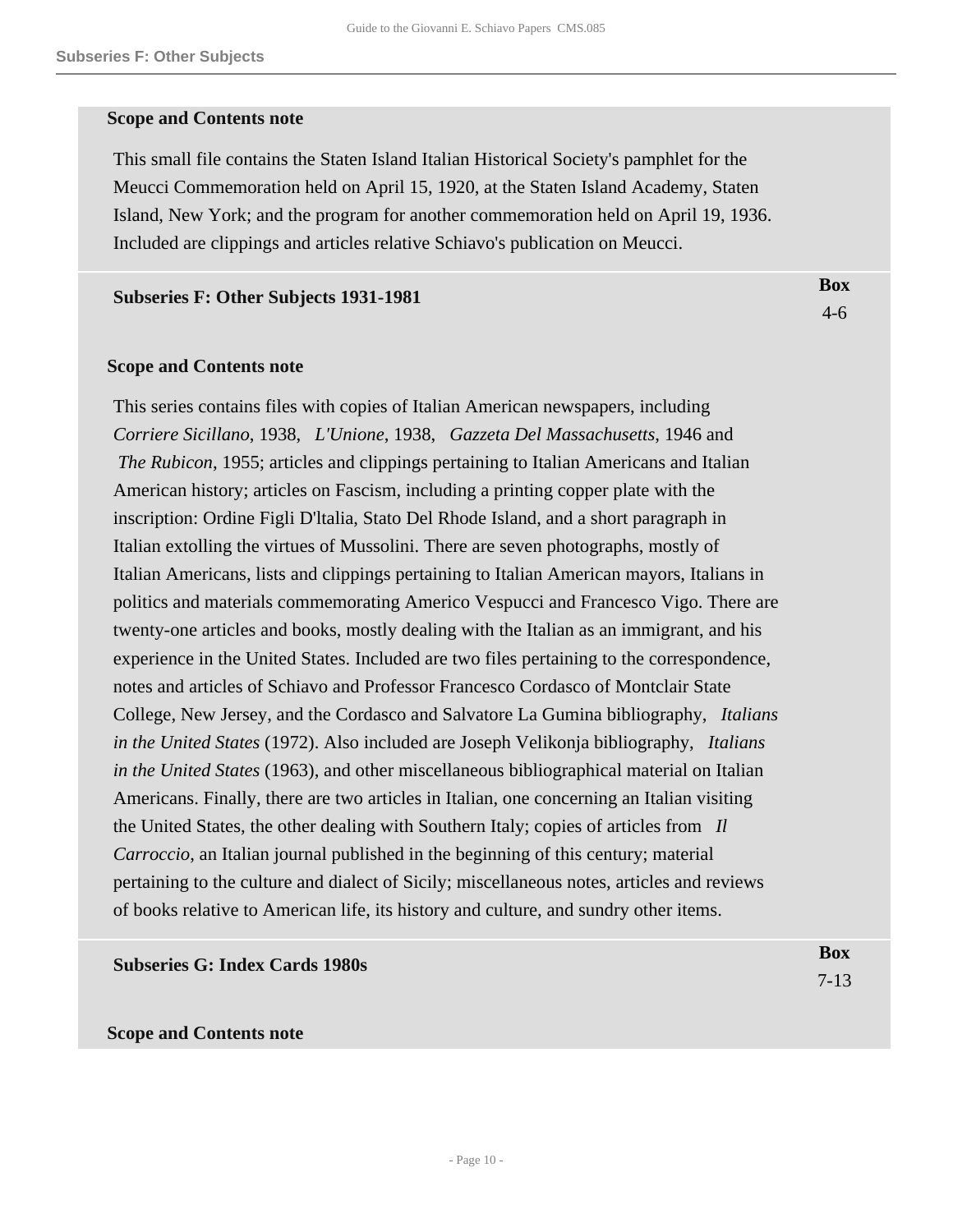**Box** 13

This series contains index cards on Italian-American subjects such as culture, history, newspapers and organizations.

### **Subseries H: Magazines 1975-1982**

### **Scope and Contents note**

Included are copies of the *Messenger* (an Italian American magazine in Missouri), 1977-1982; copies of the *Italo-American National Union*, 1975-1977; *Italian American Review*, 1976-1977; *Trade With Italy*, 1973-1975 and *UNICO*, 1975. Also included is San Francisco's Columbus Day Souvenir Program of the October 1980 celebration, and miscellaneous other magazines.

### <span id="page-10-0"></span>**Series II: Italian American Crime Research 1874-1983**

| <b>Subseries A: Correspondence 1957-1981</b> | Box |
|----------------------------------------------|-----|
|                                              |     |

### **Scope and Contents note**

Covering most of the years 1959 to 1981, this series consists of general correspondence in English, and correspondence with Francesco Ianni of Columbia University, and Jerre Mangione of the University of Pennsylvania. There is correspondence in Italian, most of which are letters sent, correspondence with Mario Pipitone, Department of Police, Palermo, Sicily; Eugene Scalia, who was born in Sicily and was professor of Italian at several colleges; Gaetano Falzone of Palermo Unversity and Vincenzo Martinez in Sicily.

The correspondence deals mostly with crime and crime related subjects. An item of interest is Ianni's letter of June 16, 1971 stating that mafia is an attitude, and that it is associated with some of the characteristics of the family in Italian culture. There is a clipping of Schiavo's letter of November 16, 1957 to the New York Times regarding the misuse of the word mafia, and noting that there are criminals of Italian extraction just as there are criminals of other nationalities. The letter ends by appealing to American fair-play to call criminal organizations "gang" - "band" or ring. With regard to Italian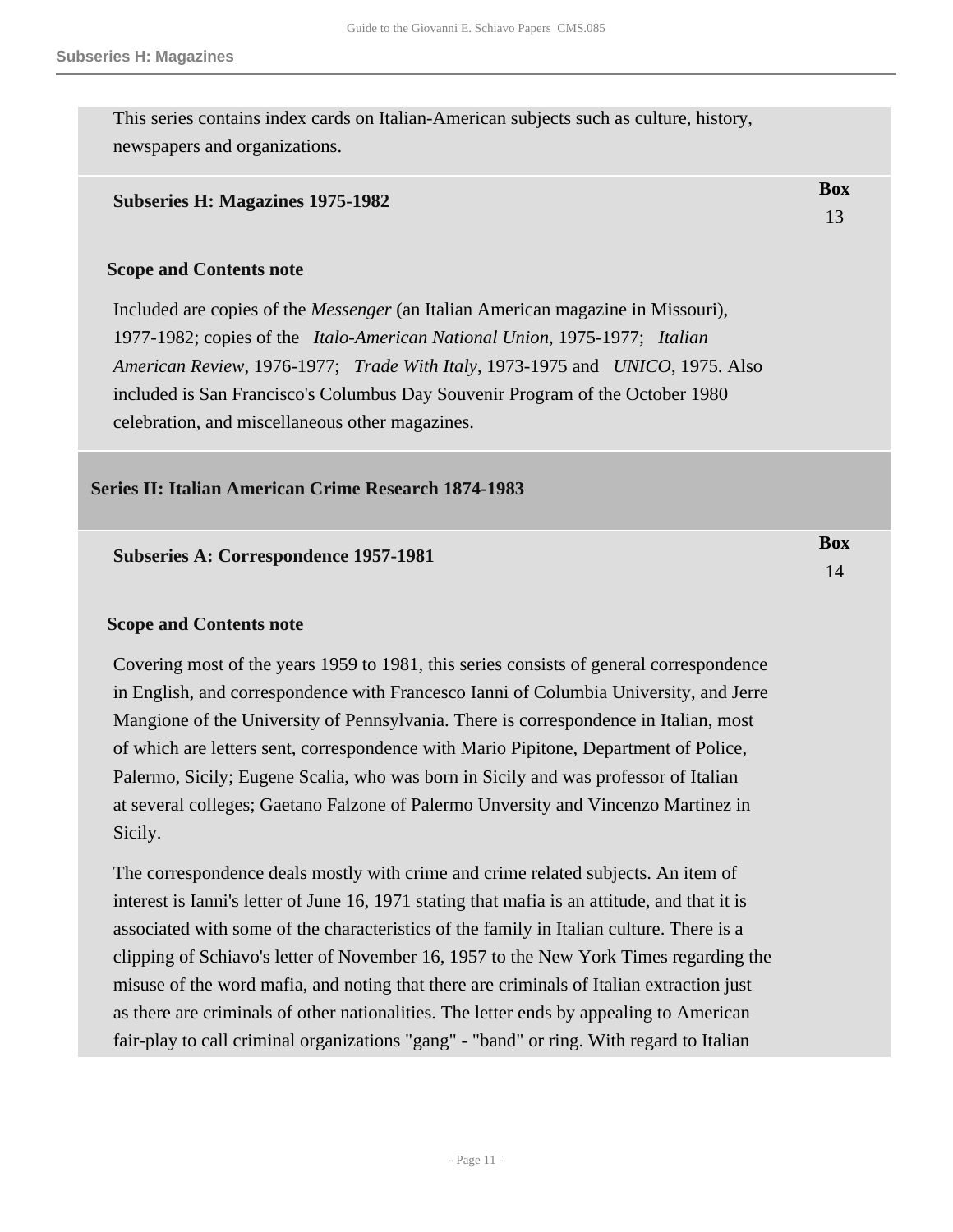correspondence, an item of interest is the October 31, 1961 letter of response to Schiavo from Mario Pipitone relative to the question of mafia's existence. Pipitone says, that the mafia as an hierarchical organization with laws and statutes, no longer exists as such; and that at the present time, the appellation of "mafia" is used for any common group of delinquents. The correspondence with Scalia deals with the culture of Sicily, the Sicilian in the United States, the origin of the word "mafia" and the etymology of other words. The correspondence with Falzone refers to information requested by Schiavo regarding certain terms used in the organization of the mafia. Included with the letters are Falzone's monographs: "Voluntarismo Siciliano" relative to Sicilian volunteers that fought with Garibaldi during the Italian Risorgimento, and "Mafia e Patriottismo Un Secolo Fa" (Mafia and Patriotism a Century Ago).

Schiavo himself sometimes filed correspondence in his subject file (e.g., Giuseppe Prezzolini), and that correspondence was left in place during archival processing.

| Subseries B: Writings by Schiavo 1957-1963 | Box |
|--------------------------------------------|-----|
|                                            |     |

### **Scope and Contents note**

This small series contains miscellaneous articles and reviews relative to Schiavo's book: *The Truth About the Mafia*, published in 1962; and several articles also on the same subject.

| <b>Subseries C: Giuseppe Prezzolini and Luigi Barzini 1957-1975</b> | Box |
|---------------------------------------------------------------------|-----|
|                                                                     |     |

#### **Scope and Contents note**

Giuseppe Prezzolini was a professor of Italian at Columbia University from the 1930s through the 1950s. Luigi Barzini was a writer and a member of the Italian Parliament. Schiavo had a short but lively relationship with Prezzolini and to a lesser extent with Barzini. Both writers elicited Schiavo's interest because of their writings on Italians and mafia.

Included are Prezzolini's articles in Italian and English on subjects such as the Mafia, immigration, politics, and Italians in the United States and Italy; and copies of articles he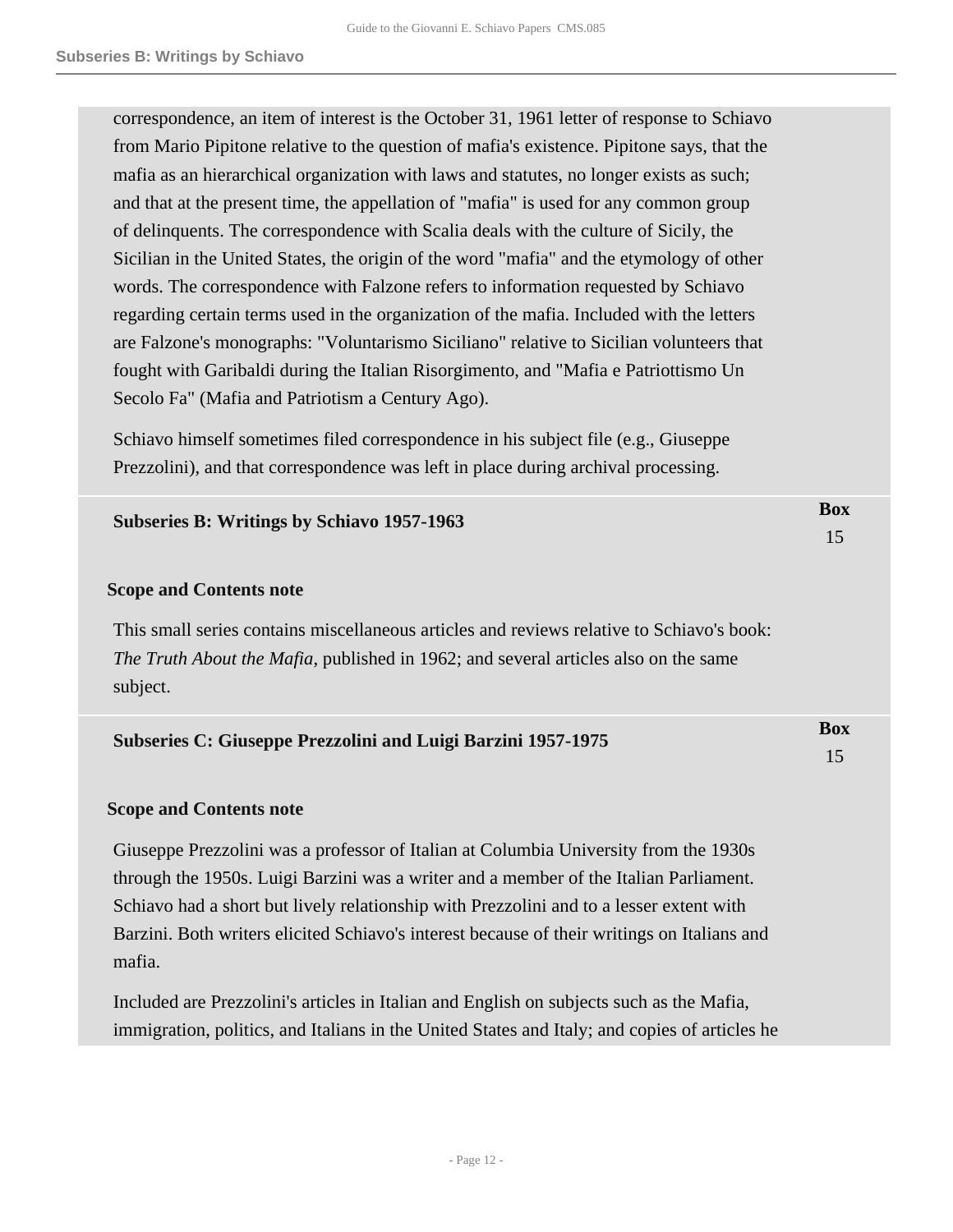wrote for *Il Borghese*, an Italian magazine published in Italy. There are Schiavo's notes and reviews of Prezzolini's book, *I Trapiantati*, notes on the article "Variazione Sulla Mafia". There is a file of correspondence, including a January 10, 1963 letter by Schiavo addressed to *Il Tempo*, a paper published in Rome, regarding an article by Prezzolini in which he sarcastically refers to Schiavo as the champion of Italian American causes, and miscellaneous articles and clippings on Prezzolini.

With regard to Barzini, the material deals primarily with his books: *The Italians* and  *From Caesar to the Mafia*. In *The Italians* Barzini impugned the character of the Italians which offended many of them in the United States. Included are letters written mostly to *Il Progresso*, pamphlets and articles protesting the content of the book. Also included are Barzini's reviews of books on the mafia and other miscellaneous articles.

> **Box** 15-28

### **Subseries D: Articles 1877-1980**

#### **Scope and Contents note**

This series, one of the most important, contains 413 photocopies of articles, chapters of books, and other publications relative to organized crime, crime in general and related subjects. Accompanying the material are Schiavo's notes abstracted from books and articles, and in many instances, clippings pertaining to the author or his publication, and correspondence between Schiavo and other writers. The material, alphabetically arranged, by the name of the author, spans the period from the early part of this century to 1980.

Schiavo's intention had been to write a definitive work on the subject of the mafia; he, thus, began an exhaustive search to gather all available studies relative to crime. Interspersed in this series are articles, and sections of books that do not seem to be related to crime; for example, the article on "Comparaggio", is a study regarding the choice and role of the Godfather in the Sacrament of Baptism. The material is mostly in English, but a substantial amount is in Italian. The articles are mainly from scholarly journals and are written by noted authors in the field of crime.

| <b>Subseries E: Index Cards undated</b> | Box       |
|-----------------------------------------|-----------|
|                                         | $29 - 30$ |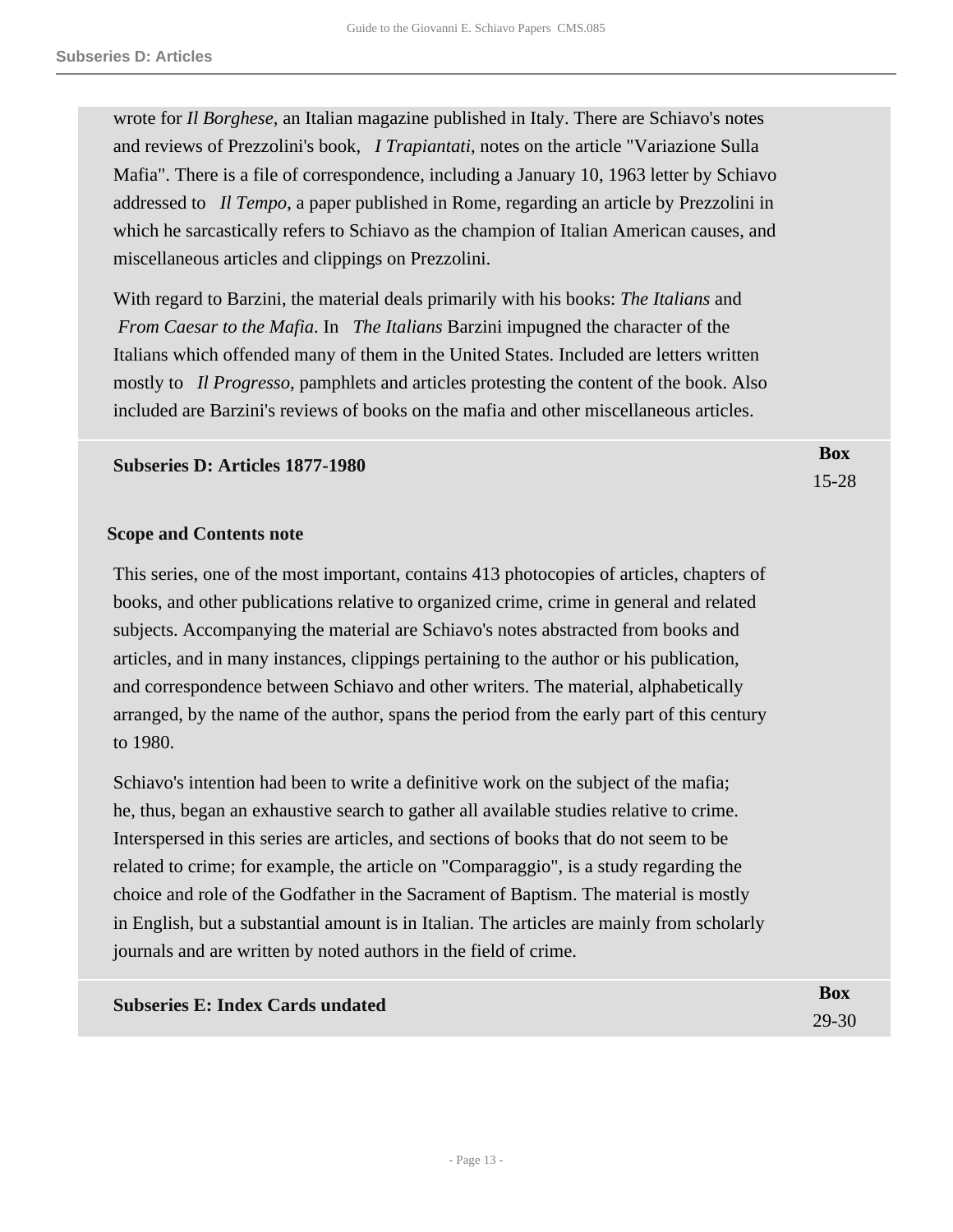### **Scope and Contents note**

These index cards list authors and their publications relative to crime, crime related subjects, Italians in the United States and Italy. Included with the cards are Schiavo's notes with comments on the publications.

### **Arrangement note**

The cards are arranged in a rough alphabetical order.

#### **Subseries F: Notes undated**

31

**Box**

### **Scope and Contents note**

This series consists of miscellaneous typed, penned and penciled notes. They are in both English and Italian and could not be included in any of the other series simply because they are notations jotted down or typed and were found interspersed with the collection. There is a large amount of fragmentary writing on the mafia covering historical, economical, social and literary aspects; an explanation of the etymology of words such as omerta, compare, mafia, cosa nostra, componente, cosca, and innumerable quotations and comments on other writers and historians - here in the United States and Italy. There is information on the social, political and economical conditions of Sicily in the 17th, 18th and 19th centuries and comments and criticism on articles on crime as reported by newspapers in the United States and Italy and other miscellaneous items.

| <b>Subseries G: Materials on Subjects 1879-1983</b> | Box       |
|-----------------------------------------------------|-----------|
|                                                     | $32 - 35$ |

### **Scope and Contents note**

In the process of gathering information for his second book on the mafia, Schiavo collected a large amount of material dealing with crime. The material, dated from 1897 to 1981, is in English and Italian, and is arranged by subject in a rough alphabetical order. Accompanying many of the subjects are Schiavo's notes and articles. Included in this series are materials from an ABC-Nightline program dedicated to crime; articles from the *Cosmopolitan Magazine*, and two clippings, one a 1897 article from the *New*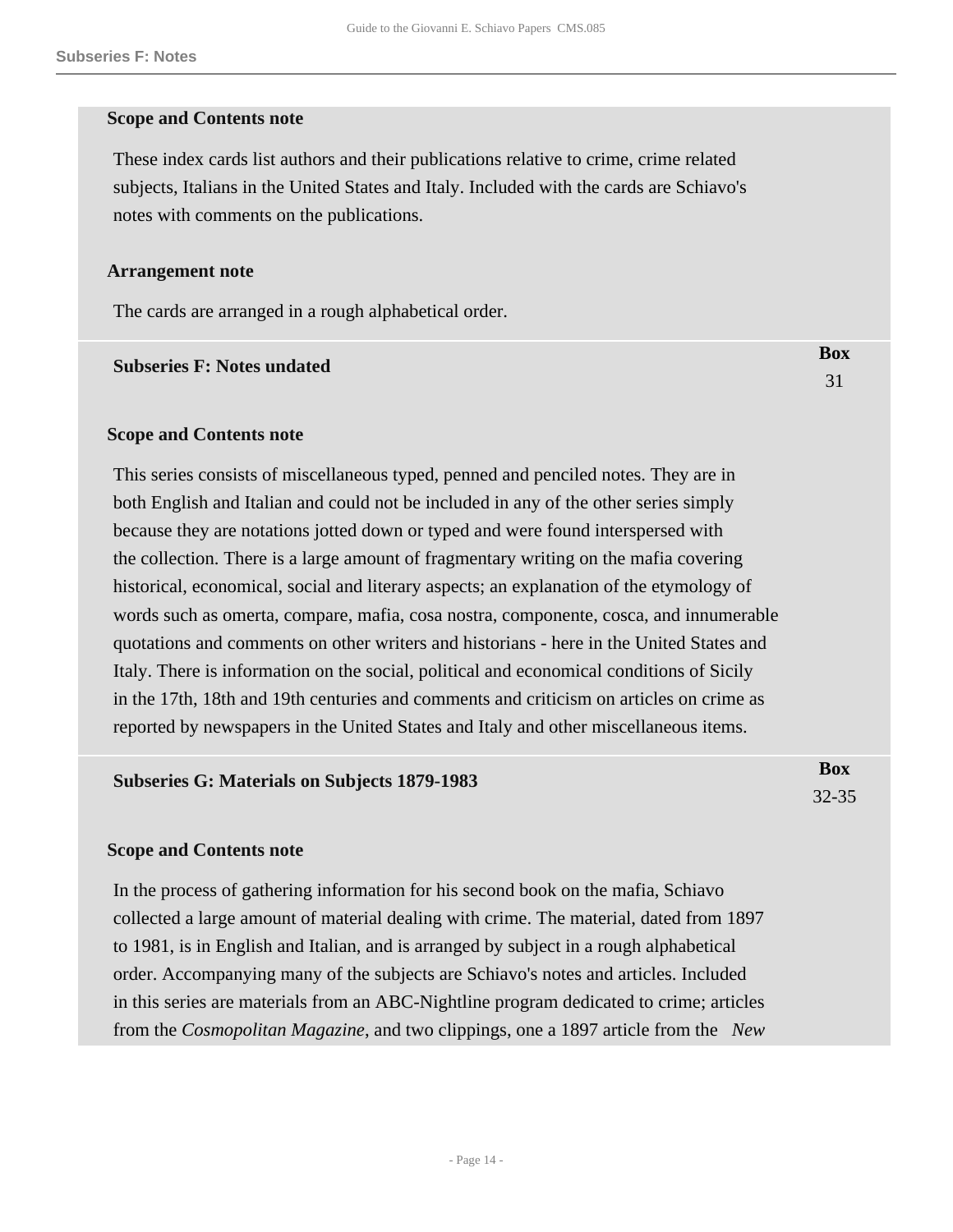*York Daily Tribune*, titled, "Dago (the), and the Loafer", and the other, dated 1936 from the *New Telegram*, Portland, Oregon. The second article concerns the penalty an Italian paid while driving under the influence of alcohol. There are bibliographies on crime, material on the Federal Bureau of Investigation, a text of the research report on Italian Americans on TV, immigration crime, and articles from magazines, several extant - *The Independent*, *The Interpreter Lippincott*, *Littell's Living Age Life*,  *Literary Digest*, and *The Nation*. Also included are materials from the *New York Times*, articles on the Italians of New Orleans, material on the cosa nostra, Ndraghata (a crime organization in Calabria) and Unione Siciliana, and articles on the Secret Societies of Southern Italy. Finally, there is material on the mafia, omerta', latifondo (landed estates in Italy), the movie and book, *The Godfather*, and miscellaneous other subjects.

#### **Subseries H: Materials Pertaining to Persons involved with Crime 1960-1982 Box** 36-40

**Box** 41-56

### **Scope and Contents note**

This series includes the records, mostly clippings, some articles and notes on persons connected with crime or concerning crime. The clippings are from the *New York Times*,  *New York Daily News*, *New York Post*, *El Paso Times*, *Dallas Times Herald*, *Il Progresso* and several newspapers in Italy. The material is dated circa 1960 to circa 1982.

### **Arrangement note**

Arranged alphabetically by surname.

### **Subseries I: Clippings 1960-1982**

### **Scope and Contents note**

The clippings are organized in a rough alphabetical order by crime related subjects and are in English and Italian. They fall within the period of 1960 to 1982 and are taken from the *New York Times*, *New York Daily News*, *New York Post*, *El Paso Times*,  *Chicago Sunday Times*, *Chicago Daily Tribune* and *Dallas Morning News*. They are also from Italian American newspapers and newspapers from Italy. The subjects